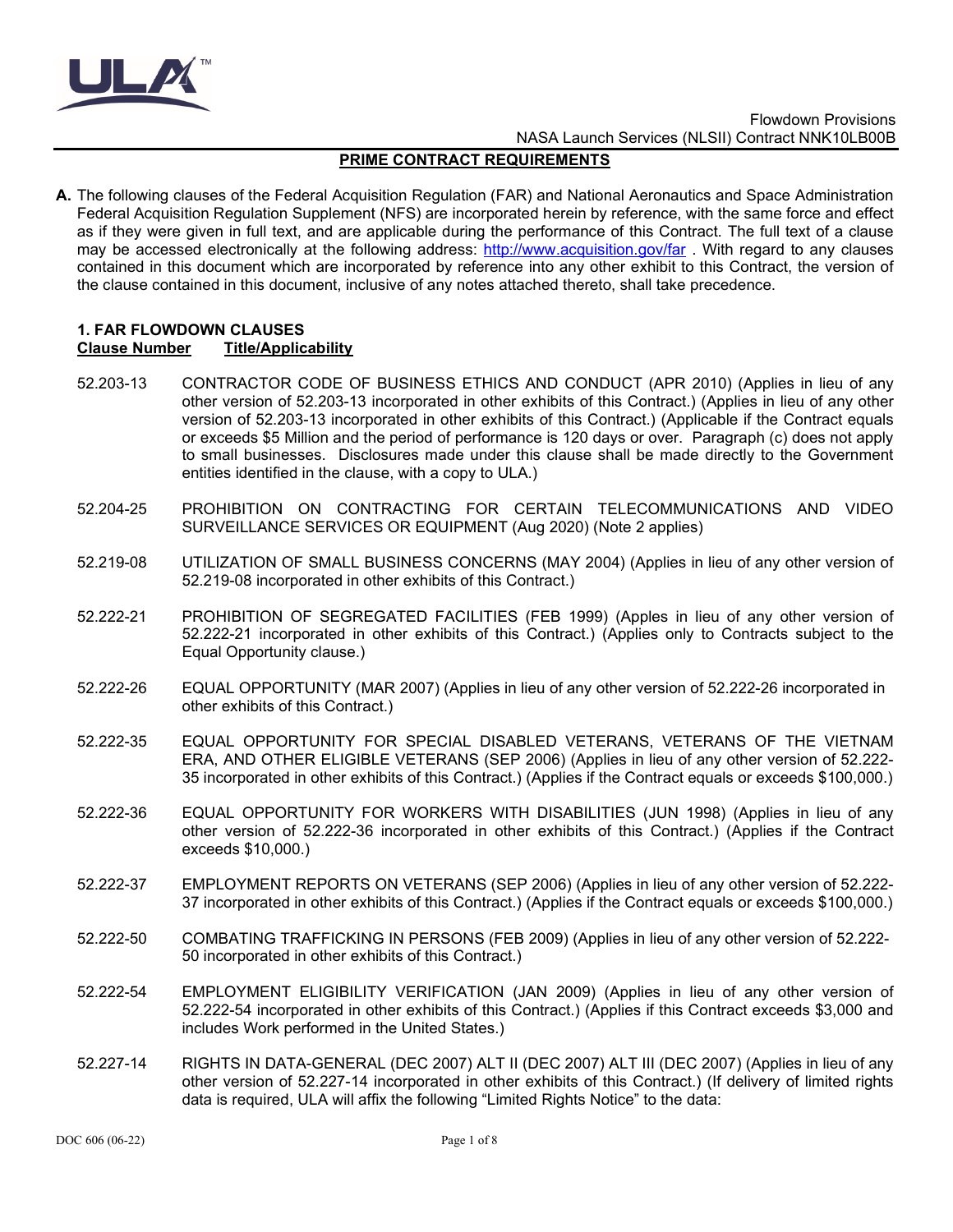(a) These data are submitted with limited rights under Government Contract No. NNK10LB00B. These data may be reproduced and used by the Government with the express limitation that they will not, without written permission of the Contractor, be used for purposes of manufacture nor disclosed outside the Government; except that the Government may disclose these data outside the Government for the following purposes, if any; provided that the Government makes such disclosure subject to prohibition against further use and disclosure:

(i) Use (except for manufacture) by support service contractors in support of the contract.

(ii) Evaluation by nongovernment evaluators in participation in evaluation of proposals submitted under the contract.

(b) This Notice shall be marked on any reproduction of these data, in whole or in part.

(End of notice))

### **2. NFS FLOWDOWN CLAUSES Title/Applicability**

- 1852.204-76 SECURITY REQUIREMENTS FOR UNCLASSIFIED INFORMATION TECHNOLOGY RESOURCES (JAN 2011) (DEVIATION 21-01) (in paragraph b: insert "[or Controlled Unclassified Information (CUI)]" after ", to include Sensitive But Unclassified (SBU) information").(Applicable if CONTRACTOR will be receiving CUI).(In paragraph (e), Note 2 applies).
- 1852.219-75 SMALL BUSINESS SUBCONTRACTING REPORTING (May 1999) (Applicable if FAR 52.219-9 applies to this Contract.)
- 1852.223-70 SAFETY AND HEALTH (APR 2002) (Applies if (i) the work will be conducted completely or partly on premises owned or controlled by the Government; (ii) the work includes construction, alteration, or repair of facilities in excess of the simplified acquisition threshold; (iii) the work, regardless of place of performances, involves hazards that could endanger the public, astronauts and pilots, the NASA workforce (including Contractor employees working on NASA contracts), or high value equipment or property, and the hazards are not adequately addressed by Occupational Safety and Health Administration (OSHA) or Department of Transportation (DOT) regulations (if applicable); and (iv) when the Contractor (or subcontractor or supplier) determines that the assessed risk and consequences of a failure to properly manage and control the hazard(s) warrants use of the clause.)
- 1852.225-70 EXPORT LICENSES (FEB 2000)
- 1852.228-75 MINIMUM INSURANCE COVERAGE (OCT 1988)(For any work on a Government Installation, CONTRACTOR should have, at a minimum, the insurance required by this clause. To the extent that the ULA terms attached to this Contract require greater levels of insurance, CONTRACTOR shall obtain the insurance required by ULA.)

# **NOTES**

- 1. Substitute "ULA" for "Government" throughout this clause.
- 2. Substitute "Procurement Representative" for "Contracting Officer", "Administrative Contracting Officer", and "ACO" throughout this clause.
- 3. Insert "and ULA" after "Government" throughout this clause.
- 4. Insert "or ULA" after "Government" throughout this clause.
- 5. Communication/notification required under this clause from/to the Contractor to/from the Contracting Officer shall be through ULA.
- **B. The following additional provisions apply to this Contract:**
- **1) 52.223-99 ENSURING ADEQUATE COVID-19 SAFETY PROTOCOLS FOR FEDERAL CONTRACTORS (DEVIATION 21-03) (Applies when hardware or services procured under this Contract exceed the micropurchase threshold, as defined in FAR 2.101.)**
	- (a) Definition. As used in this clause United States or its outlying areas means— (1)The fifty States;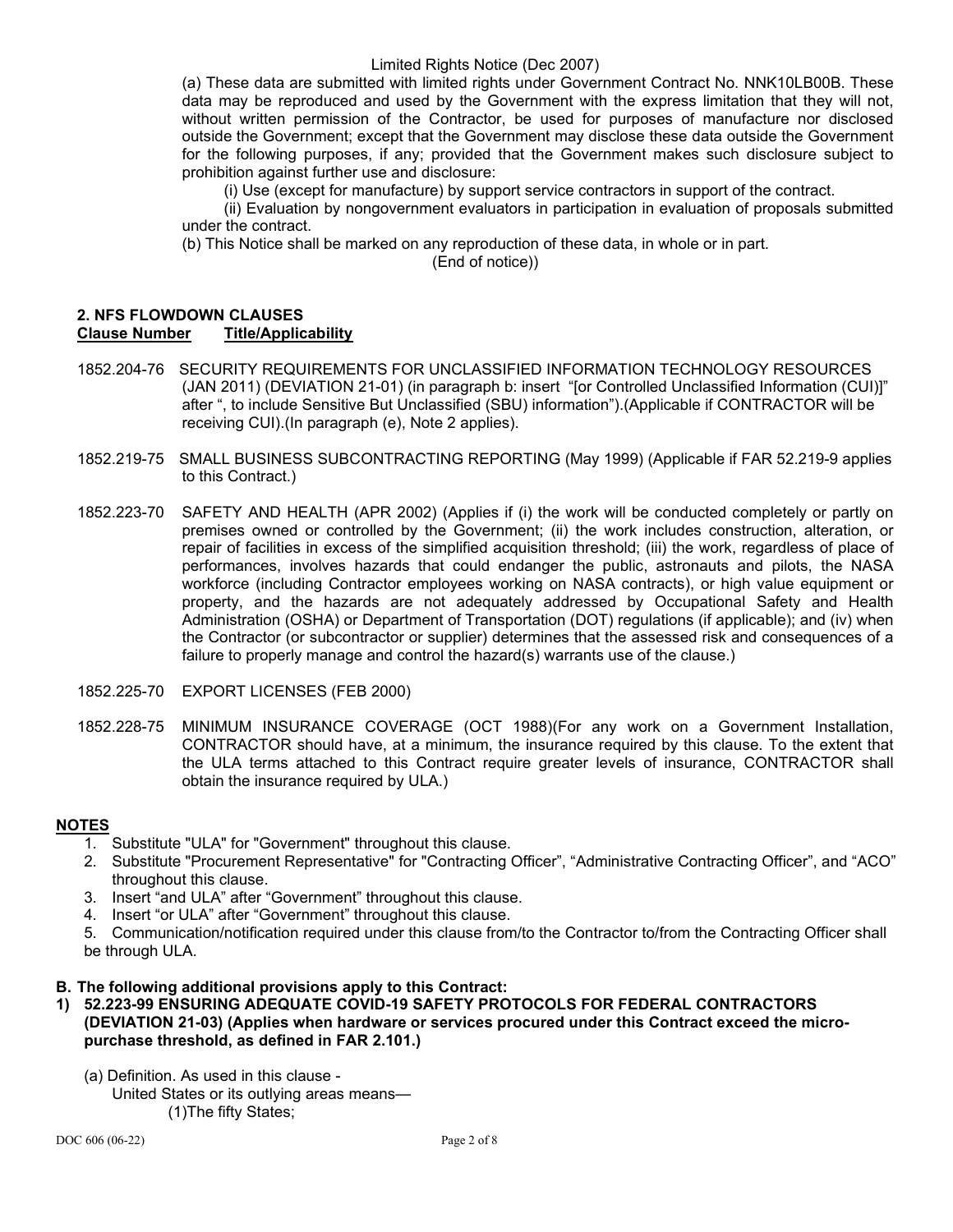(2)The District of Columbia;

(3)The commonwealths of Puerto Rico and the Northern Mariana Islands;

(4)The territories of American Samoa, Guam, and the United States Virgin Islands; and

(5)The minor outlying islands of Baker Island, Howland Island, Jarvis Island, JohnstonAtoll, KingmanReef, Midway Islands, Navassa Island, Palmyra Atoll, and Wake Atoll.

(b) Authority. This clause implements Executive Order 14042, Ensuring Adequate COVIDSafety Protocols for Federal Contractors, dated September 9, 2021 (published in the Federal Register on September 14, 2021, 86 FR 50985).

(c) Compliance. The CONTRACTOR shall comply with all guidance, including guidance conveyed through Frequently Asked Questions, as amended during the performance of this Contract, for CONTRACTOR or subcontractor workplace locations published by the Safer Federal Workforce Task Force (Task Force Guidance) at [https://www.saferfederalworkforce.gov/contractors/.](https://www.saferfederalworkforce.gov/contractors/)

(d) Subcontracts. The CONTRACTOR shall include the substance of this clause, including this paragraph (d), in subcontracts at any tier that exceed the micro-purchase threshold, as defined in FAR 2.101, performed in whole or in part within the United States or its outlying areas.

# **2) 1852.228-78 CROSS-WAIVER OF LIABILITY FOR SCIENCE OR SPACE EXPLORATION ACTIVITIES UNRELATED TO THE INTERNATIONAL SPACE STATION (DEVIATION) (OCT 2009) (Applies when hardware or services procured under this Contract are used to provide launch services to NASA)**

(a) The purpose of this clause is to extend a cross-waiver of liability to NASA contracts for work done in support of Agreements between Parties involving Science or Space Exploration activities, unrelated to the International Space Station (ISS), but which involve a launch. This cross-waiver of liability shall be broadly construed to achieve the objective of furthering participation in space exploration, use, and investment.

(b) As used in this clause, the term:

(1) "Agreement" refers to any NASA agreement that contains the cross-waiver of liability provision authorized in 14 CFR 1266.104.

- (2) "Damage" means:
- (i) Bodily injury to, or other impairment of health of, or death of, any person;
- (ii) Damage to, loss of, or loss of use of any property;
- (iii) Loss of revenue or profits; or
- (iv) Other direct, indirect, or consequential Damage;

(3) "Launch Vehicle" means an object, or any part thereof, intended for launch, launched from Earth, or returning to Earth which carries Payloads or persons, or both.

(4) "Party" means a party to a NASA agreement for Science or Space Exploration activities, unrelated to the ISS, but which involve a launch. For purposes of this cross-waiver of liability, "Party" also means a contractor or subcontractor of a party to such a NASA agreement.

(5) "Payload" means all property to be flown or used on or in a Launch Vehicle.

(6) "Protected Space Operations" means all Launch or Transfer Vehicle activities and Payload activities on Earth, in outer space, or in transit between Earth and outer space in implementation of an Agreement for Science or Space Exploration activities, unrelated to the ISS, but which involve a launch. Protected Space Operations begins at the signature of the Agreement and ends when all activities done in implementation of the agreement are completed. It includes, but is not limited to:

(i) Research, design, development, test, manufacture, assembly, integration, operation, or use of Launch or Transfer Vehicles, Payloads, or instruments, as well as related support equipment and facilities and services; and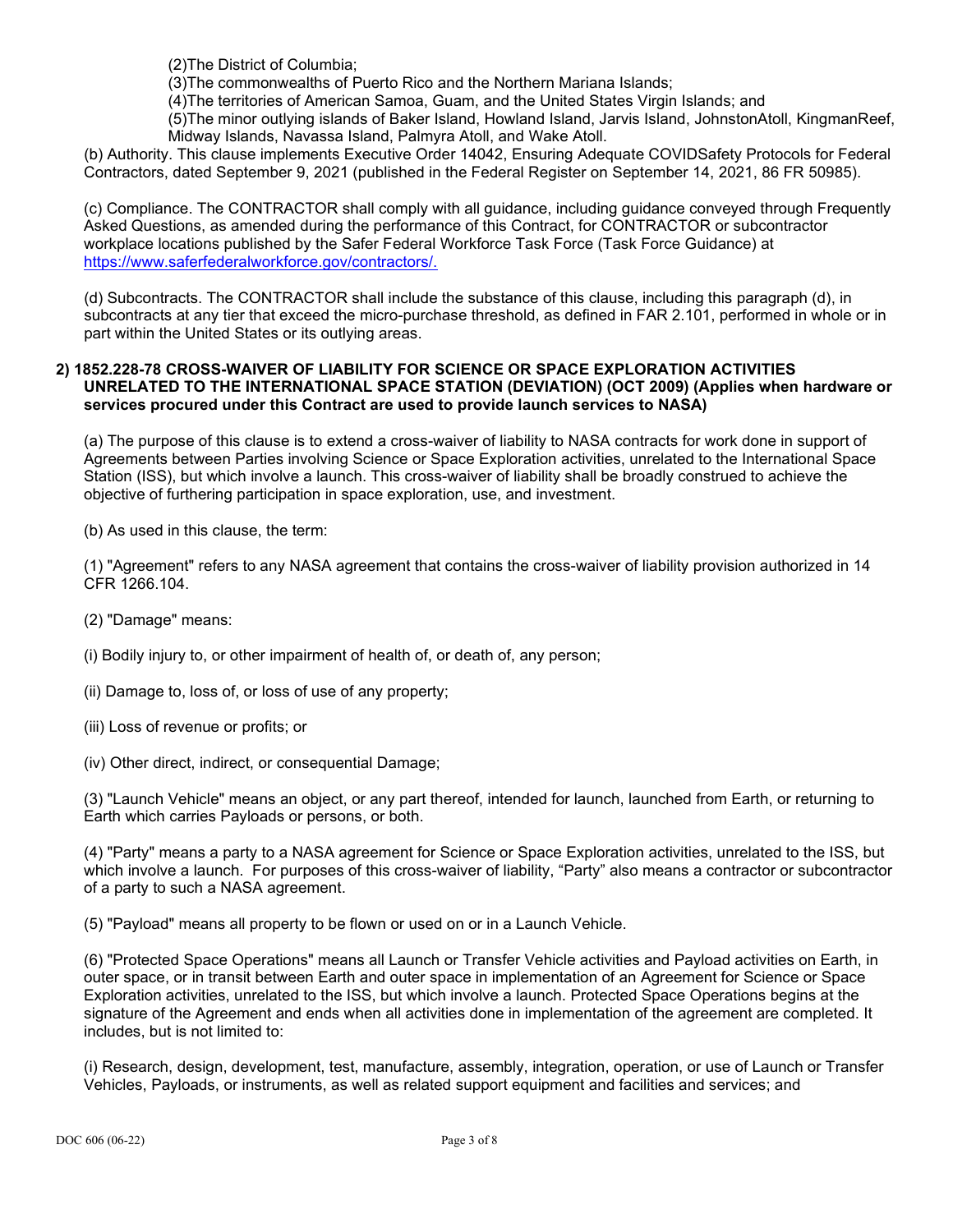(ii) All activities related to ground support, test, training, simulation, or guidance and control equipment, and related facilities or services. Protected Space Operations excludes activities on Earth which are conducted on return from space to develop further a Payload's product or process other than for the activities within the scope of an Agreement for launch services.

(7) "Related entity" means:

(i) A contractor or subcontractor of a Party at any tier;

(ii) A user or customer of a party at any tier; or

(iii) A contractor or subcontractor of a user or customer of a Party at any tier. The terms "contractors" and "subcontractors" include suppliers of any kind.

(c) Cross-waiver of liability:

(1) ULA and CONTRACTOR each agree to a waiver of liability pursuant to which each waives all claims against any of the entities or persons listed in paragraphs  $(c)(1)(i)$  through  $(c)(1)(iv)$  of this clause based on Damage arising out of Protected Space Operations. This cross-waiver shall apply only if the person, entity, or property causing the Damage is involved in Protected Space Operations and the person, entity, or property damaged is damaged by virtue of its involvement in Protected Space Operations. The waiver shall apply to any claims for Damage, whatever the legal basis for such claims, against:

(i) A Party;

(ii) A Party to another NASA Agreement or contract that includes flight on the same Launch Vehicle;

(iii) A Related Entity of any of the entities identified in  $(c)(1)(i)$  or  $(c)(1)(ii)$  of this clause; or

(iv) The employees of any of the entities identified in  $(c)(1)(i)$  through  $(c)(1)(iii)$  of this clause.

(2) The contractor agrees to extend the cross-waiver of liability as set forth in paragraph (c)(1) of this clause to its own subcontractors at all tiers by requiring them, by contract or otherwise, to:

(i) Waive all claims against the entities or persons identified in paragraphs  $(c)(1)$  (i) through  $(c)(1)$  (iv) of this clause; and

(ii) Require that their Related Entities waive all claims against the entities or persons identified in paragraph  $(c)(1)(i)$ through (c)(1)(iv) of this clause.

(3) For avoidance of doubt, this cross-waiver includes a cross-waiver of claims arising from the *Convention* on *International Liability for Damage Caused by Space Objects,* which entered into force on September 1, 1972, where the person, entity, or property causing the Damage is involved in Protected Space Operations and the person, entity, or property damaged is damaged by virtue of its involvement in Protected Space Operations.

(4) Notwithstanding the other provisions of this clause, this crosswaiver of liability shall not be applicable to:

(i) Claims between the Government and its own contractors or between its own contractors and subcontractors;

(ii) Claims made by a natural person, his/her estate, survivors, or subrogees (except when a subrogee is a Party to an Agreement or is otherwise bound by the terms of this cross-waiver) for bodily injury to, or other impairment of health, or death of such person;

(iii) Claims for Damage caused by willful misconduct;

(iv) Intellectual property claims;

(v) Claims for damages resulting from failure of a Party to extend the cross-waiver of liability to its subcontractors and related entities, pursuant to paragraph (c)(2) of this clause; or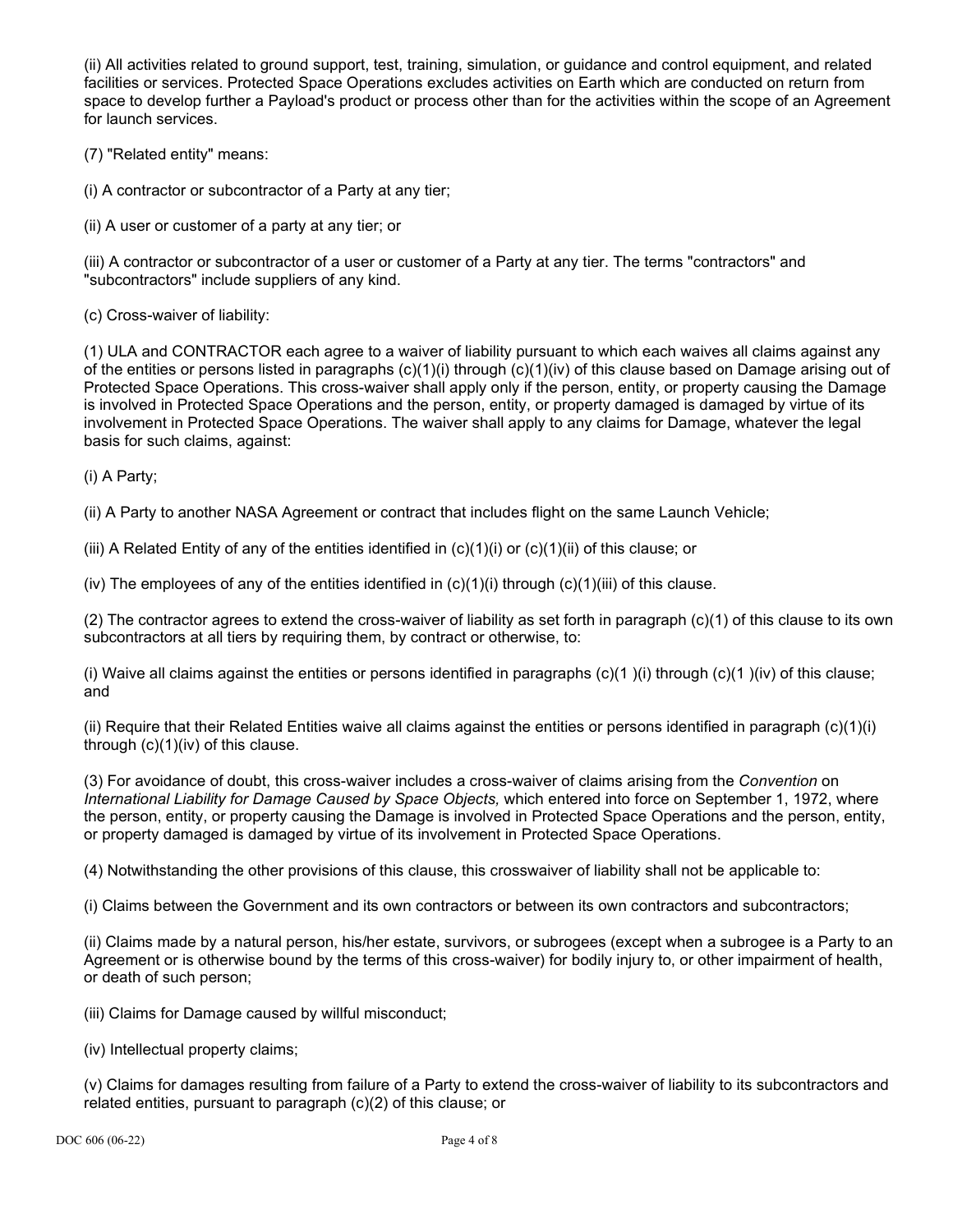(vi) Claims by the Government arising out of or relating to a contractor's failure to perform its obligations under this contract.

(5) Nothing in this clause shall be construed to create the basis for a claim or suit where none would otherwise exist.

(6) This cross-waiver shall not be applicable when 49 U.S.C. Subtitle IX, Chapter 701 is applicable.

# **3) GOVERNMENT INSIGHT AND ACCESS**

(a) CONTRACTOR acknowledges that the Government has reserved certain insight rights into CONTRACTOR's performance under this Contract. This Government insight will include, but is not limited to, access to facilities used in the performance of this Contract, access to data directly related to the performance of this Contract (other than financial data) through electronic or other means, attendance and participation at meetings and participation in scheduled program events. **The Government's insight does not include approval/disapproval rights, nor the right to require new data or documents to be created.**

(b) Government insight is defined as gaining an understanding necessary to knowledgeably concur/non-concur with the CONTRACTOR's actions through watchful observation, documentation, meeting attendance, reviews, tests and compliance evaluations. Where Government insight is required, the CONTRACTOR shall notify the ULA Procurement Representative of meetings, reviews, or tests in sufficient time to permit meaningful Government participation.

(c) Should insight identify non-compliance with the terms and conditions of the contract, a difference in interpretation of test results, or disagreement with the CONTRACTOR technical directions, the Government, through ULA, will take appropriate action within the terms of the contract to ensure compliance via written direction to the CONTRACTOR.

(d) In accordance with paragraph (a), CONTRACTOR's documents, reports, records, software and data provided to ULA be made available to the Government in compliance with the Prime Contracts. CONTRACTOR will label all information provided to ULA under this Contract as either "ULA Proprietary Information" or "[CONTRACTOR] Proprietary Information" as appropriate in accordance with the data rights provisions of this Contract. Except as noted in paragraph (c), the Government's access to such CONTRACTOR data shall not constitute delivery of data, software or information to the Government and the Government shall only have the right to review and evaluate, and print out and incorporate the data into other documents for Governmental purposes.

(e) ULA's rights in data shall be determined under the "Intellectual Property" provision of the Docs.

(f) If this Contract is for production work, the Government's rights in data shall be determined under FAR 52.227-14 with ALTs II and III, and 1852.227-14.

# **4) INSPECTION SYSTEM RECORDS**

Pursuant to the "Quality Control System" provision of the General Provisions, the CONTRACTOR shall maintain records evidencing inspections until ULA approves destruction of such records, but in no event for less than three (3) years after delivery of all items and/or completion of all services called for by this Contract

#### **5) KENNEDY SPACE CENTER ("KSC") SECURITY CONTROLS (KSC 52.204-96, JAN 2007)**

(Applies if this Contract requires the CONTRACTOR's entry onto KSC.)

(a) Identification of Employees

1. The CONTRACTOR shall require each employee engaged on the work site to display NASA-furnished identification badges and special access badges at all times. The CONTRACTOR shall obtain and submit badging request forms for each person employed or to be employed by the CONTRACTOR under this contract. The CONTRACTOR shall designate its own security and badging officials to act as points-of-contact for the KSC Security Office. Prior to proceeding with onsite performance, the CONTRACTOR shall submit the following information to the Protective Services Branch, Code TA-E2, Kennedy Space Center:

- a. Contract number and location of work site(s)
- b. Contract commencement and completion dates
- c. Status as prime or subcontractor
- d. Names of designated security and badging officials

2. Identification and badging of employees shall be accomplished as soon as practicable after award of the contract. During performance of the contract, the contractor shall, upon termination of an employee, immediately deliver badges and/or passes issued to the employee to the NASA Security Office. It is agreed and understood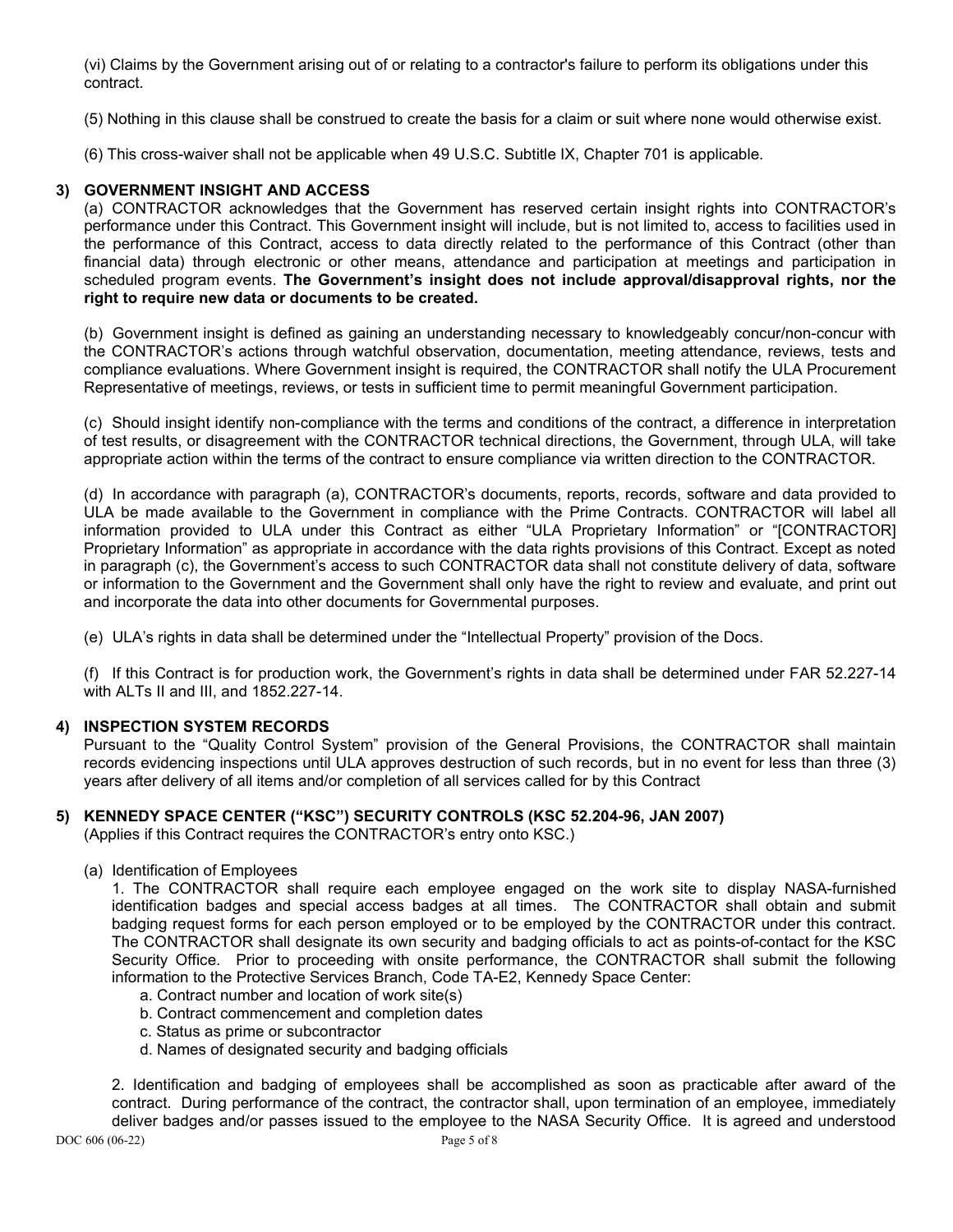that all NASA identification badges/passes remain the property of NASA, and the Government reserves the right to invalidate such badges/passes at any time.

(b) Access to Controlled Areas within KSC

1. Certain areas within KSC have been designated as Controlled Areas. These are normally surrounded by fencing and have an entrance gate monitored by a guard or monitoring device. Access into such areas is classified into "escorted" or "unescorted" access. For each employee for which the CONTRACTOR desires to have unescorted access, the prescribed forms must be submitted to the NASA Security Office. Due to the time required to process requests for unescorted access, the CONTRACTOR is advised to complete and submit the required forms as soon as practicable after contract award. Within 14 working days after the receipt of the forms, the NASA Security Office will determine whether the person is eligible for unescorted access.

2. The prime CONTRACTOR is responsible for providing escort services for any of his employees and/or any subcontractor employees who are not eligible for unescorted access.

3. All requests for unescorted access by subcontractors will be submitted through the prime contractor for forwarding to the NASA Security Office.

### **6) LIABILITY FOR THIRD PARTY CLAIMS ARISING FROM NASA LAUNCHES** *This clause only applies to missions under a NASA prime contract.*

(a) This clause applies to Third Party claims that arise from the conduct of hazardous launch activities when hardware or services procured under this Contract are used to provide launch services to NASA and NASA has agreed to provide liability coverage under the terms of 42 U.S.C. §2473(c)(13). This clause explains the approach of NASA, ULA and CONTRACTOR to address Third Party claims between NASA, ULA and CONTRACTOR for damage to or loss of property or bodily injury or death arising from covered launch activities. This clause applies in lieu of indemnification under Public Law 85-804 and the Commercial Space Launch Act for launch services provided to NASA using hardware or services provided by CONTRACTOR under this Contract.

(b) Definitions:

(1) Covered Launch Activities: Any and all activities involved in the preparation of a launch vehicle and payload for launch, and conduct of the launch, when those activities take place at a launch site in the United States.

(2) Launch: The intentional ignition of the first-stage motor(s) of the launch vehicle that has been integrated with the payload.

(3) Launch Vehicle: The baseline LVS consisting of a common core booster section and any strap on motors attached, one (1) interstage, an orbital adjust module, the payload fairing and the payload adapter.

(4) Party or Parties: The CONTRACTOR, ULA and NASA.

(5) Payload: All NASA or NASA-sponsored equipment that has been or will be integrated with the launch vehicle for transportation into earth orbit or escape trajectories.

(6) Related Party:

(i) Any of the parties' directors, officers, agents, employees or customers

(ii) Any of the parties' contractors, subcontractors, or suppliers at any tier involved directly or indirectly in the performance of this Contract

(iii) Any entity having any right, title or interest, whether through sale, lease or service arrangement or otherwise, directly or indirectly, in the payload, the launch vehicle, or the launch service. Third Party: Any person or entity other than NASA, ULA and the CONTRACTOR and their Related Parties.

(c) Required Insurance for Liability to Third Parties

DOC 606 (06-22) Page 6 of 8 (1) ULA shall continue in effect or acquire insurance to protect the parties and the Related Parties from liability for claims from Third Parties for damage to or loss of property or personal injury or death arising in connection with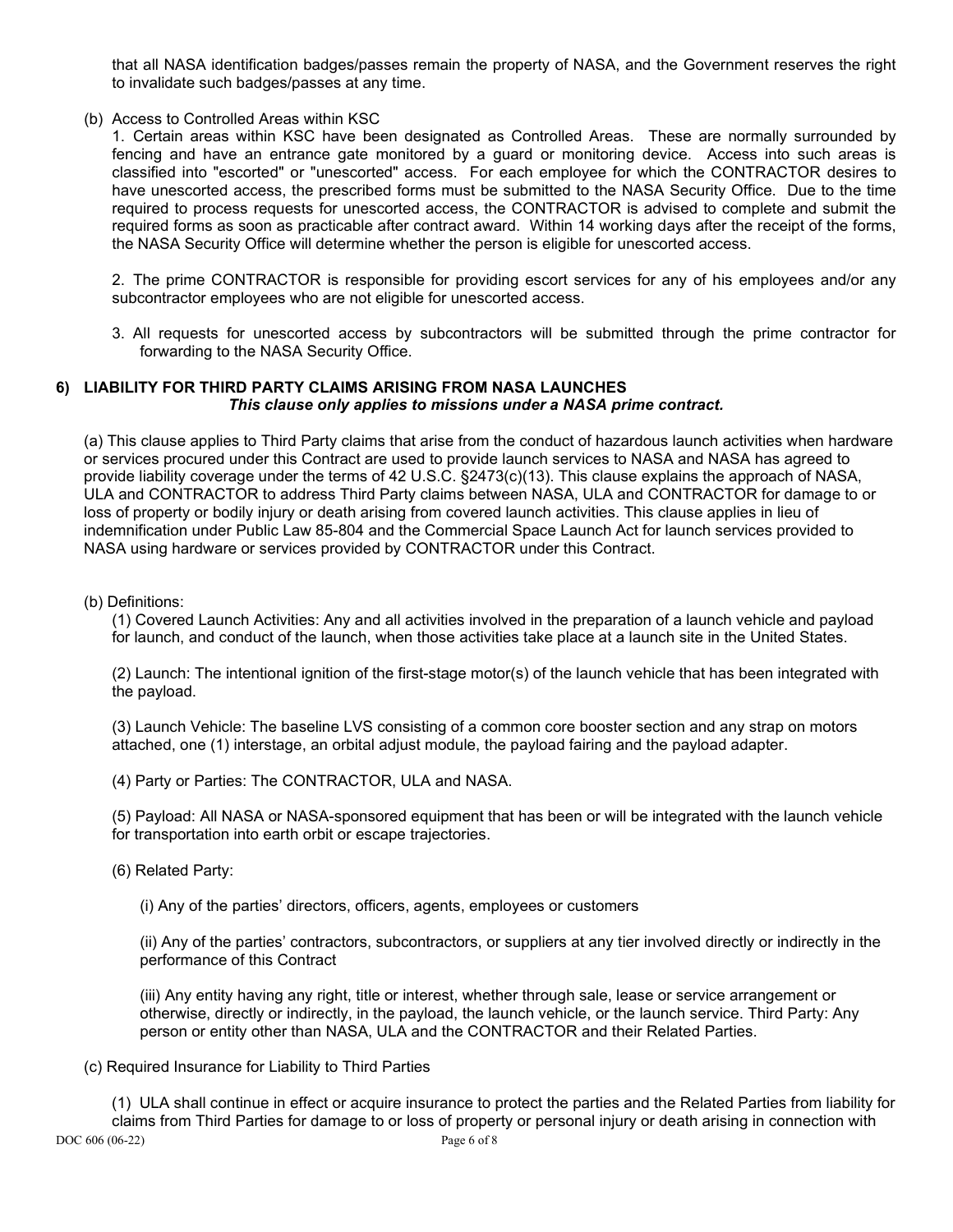the covered launch activities under this Contract. The amount of the required insurance shall be the maximum amount available in the commercial marketplace at reasonable cost, but shall not exceed \$500 million for each launch. The policy or policies shall name CONTRACTOR and its related parties as additional insured parties. Required insurance coverage shall attach no later than the arrival of the launch vehicle at the launch site and shall remain in force for at least thirty (30) days following launch.

(3) The foregoing insurance requirement does not preclude ULA or the CONTRACTOR from acquiring or continuing in effect any additional insurance to protect their interests or the interests of their Related Parties.

(d) Third Party Claims in Excess of Required Insurance

(1) NASA has determined that launches, under this Contract, are conducted by NASA in performance of its functions, as specified in 42 U.S.C. § 2473(a). As a result, once ULA or its insurers have paid out for Third Party claims the amount of required insurance under paragraph 32.3(A), NASA will consider any additional Third Party claims for damage to or loss of property or personal injury or death arising from the launches as claims against the United States under the authority of 42 U.S.C. § 2473(c)(13).

(2) ULA (once it or its insurers have paid to Third Party claimants, from their own funds, an amount equal to the amount of required insurance for a launch) shall adjust, settle and pay meritorious and reasonable additional Third Party claims in excess of the amount of required insurance. To the extent NASA determines that such costs exceed \$25,000, it will forward such claim to the Secretary of Treasury for certification and payment pursuant to 31 U.S.C. § 1304(a). Such costs are subject to the availability of funds and the usual tests for allowability and the total of such costs shall be paid up to a limit of \$1.5 billion above the insurance obtained by ULA for each launch.

(3) In evaluating Third Party claims against the United States paid by ULA, NASA will consider such a claim to be meritorious unless the claim represents:

(i) Liabilities for which ULA or the CONTRACTOR is otherwise responsible under the express terms or conditions of the contract or a task order issued under this Contract

(ii) Liabilities for which ULA has failed to insure or to maintain insurance as required by NASA

(iii) Liabilities for which ULA has not reasonably adjusted, settled, or paid on a meritorious and reasonable basis.

(iv) Liabilities that result from willful misconduct or lack of good faith on the part of any of ULA or the CONTRACTOR's directors, officers, managers, superintendents, or other representatives who have supervision or direction of:

(a) All or substantially all of ULA or the CONTRACTOR's business

(b) All or substantially all of ULA's or the CONTRACTOR's operations at any one plant or separate location in which this Contract is being performed

(c) A separate and complete major industrial operation in connection with the performance of this **Contract** 

(v) Liabilities that arise from the willful misconduct or gross negligence of the Claimant or, in the case of a claim based on death, the claimant's descendant.

(e) Third Party Liability for NASA Secondary Payloads on Non-NASA Primary Missions. The requirements of this clause shall apply to all launch services provided under this Contract except for those services involving NASA secondary payloads which are manifested on a launch service for non-NASA (commercial) primary payloads. In the event that a NASA secondary payload is manifested on a launch services for a non-NASA (commercial) primary payload, ULA shall obtain third party liability insurance and indemnification for third party claims in excess of insurance pursuant to the Commercial Space Launch Act, 49 U.S.C. 70101 et seq.

# **7) MISSION SUCCESS: Investigation and Corrective Action**

DOC 606 (06-22) Page 7 of 8 (a) In the event of an anomaly or failed mission, a NASA-chaired Failure Review Board ("FRB") will determine the